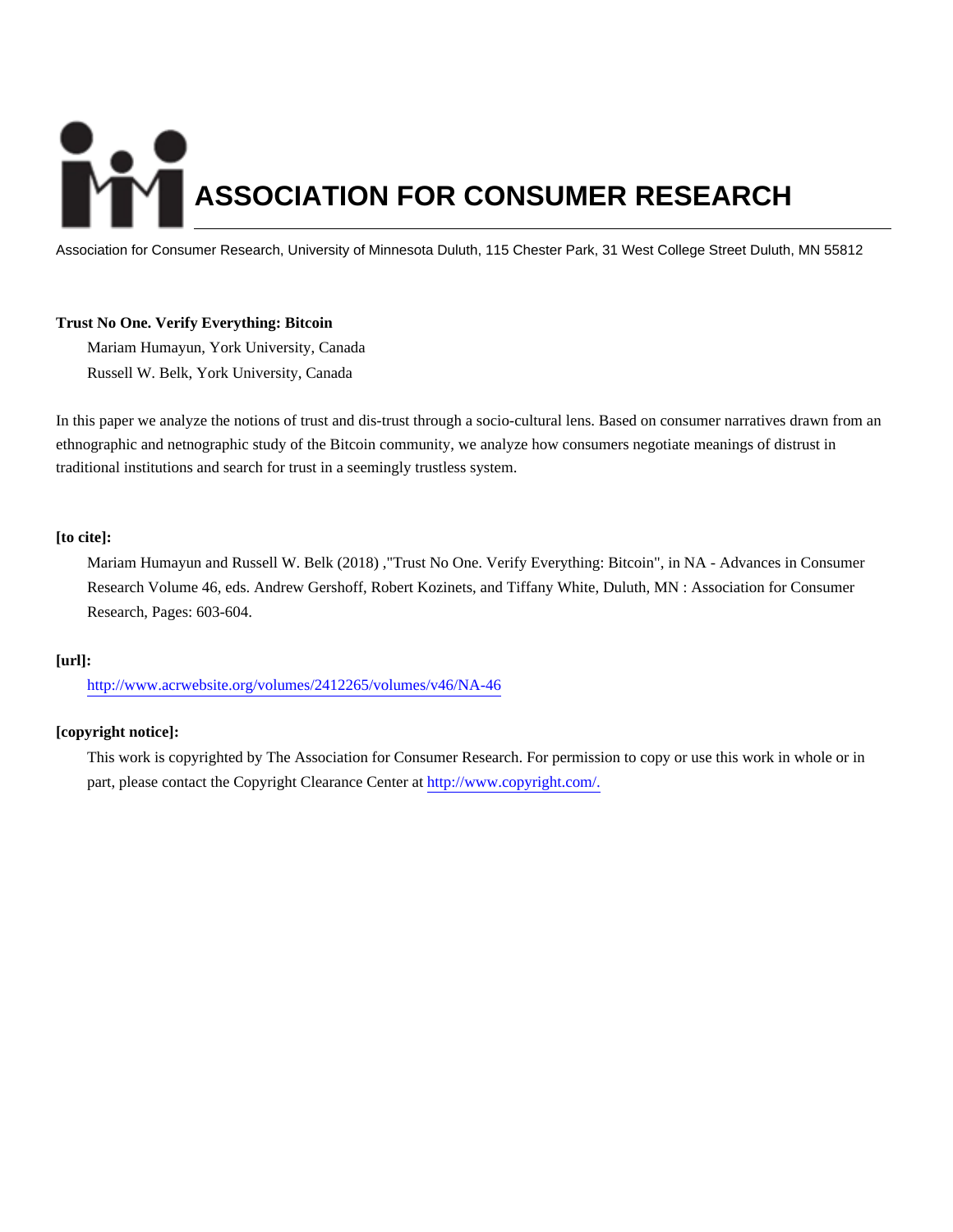# **Trust No One. Verify Everything: Bitcoin**

Mariam Humayun, York University, Canada

Russell Belk, York University, Canada

# **EXTENDED ABSTRACT**

### "We have proposed a system for electronic transactions without relying on trust." (Nakamoto 2008, 8)

Alongside money, trust is inevitably an important part of society's existence. The system works because we trust it to work. And yet, so much our lives are lived in constant dis-trust such as fear of others at airports, the lack of trust that leads to police brutality, or the existence of borders that solidify fear. To state that consumer trust has been shaken in recent years would be an understatement. From the financial crisis of 2008, the Edward Snowden NSA leaks of 2013, the 2016 US elections, the Panama Papers, to the branding scandals of Volkswagen, Equifax, and Theranos, and most recently the data leaks at Facebook: distrust is the order of the day. We now even accept the oxymoron "fake news". Trust is increasingly negated by dis-trust.

While a healthy skepticism of large corporations has been a continuous narrative (Holt 2002, Klein 2010, Kozinets and Handelman 2004, Darke and Ritchie 2007), social media and technology have fundamentally changed the way we now trust others. Technology has fuelled the growth of collaborative consumption with the rise of sharing and pseudo-sharing online which are based on trusting previously unknown others (Belk 2010, 2014, Scaraboto 2015, Bardhi and Eckhardt 2012, John 2017) including living in strangers' Airbnb homes or riding in strangers' Uber cars (Botsman 2017). We know that brands often go to great lengths to inspire trust and legitimacy through their hard-earned reputations (Humphreys and Thompson 2014, Lowry et al. 2008, Giesler 2012). However, we know a lot less about how consumers trust an entity that makes no attempt at being trustworthy. What if the need for trust was eradicated from the picture altogether?

In this paper, we analyze the notions of trust and deeper *dis*trust that have fueled the Bitcoin/Blockchain ecosystem. The peerto-peer cryptocurrency, Bitcoin, came into being in 2008 as a white paper posted on an inconspicuous mailing list. Despite its "In God We Trust" slogan, the US Dollar demands trust in the US government to warrant its promises. But, Bitcoin demands trust in algorithms and the purity of code which are linked to the Cypherpunk Manifesto: "In Code We Trust". Bitcoin's existence involves major trust issues. By all standards, it should not exist the way it does today. In the early years, many dismissed it as a folly, yet after almost 10 years, it has surprised and baffled many. Bitcoin's creator still remains anonymous, although there have been various false prophets claiming to be Satoshi (Humayun and Belk 2018). Mainstream media largely ignored Bitcoin until 2011 and the lack of information about Bitcoin in the early days led to the creation of an independent media ecosystem. While it was eponymously declared 'a fraud' by JP Morgan's CEO Jamie Dimon in September 2017, in December 2017, Bitcoin's price came just shy of \$20,000, an unthinkable feat in 2009 when two computers were mining away creating the first Bitcoins on the blockchain. Since then Bitcoin has appeared on mainstream magazine covers and spun off thousands of cryptocurrencies and competing crypto-brands in which the trust issue becomes even more crucial.

This paper is based on a longitudinal ethnographic and netnographic study of Bitcoin since 2014. The narratives are drawn from thirty-three in-depth interviews and more than 200 informal interviews with individuals involved in the Bitcoin/Blockchain/Crypto community. Participant observation was conducted in Toronto, Amsterdam, Berlin, Miami, New York, Prague, San Francisco, Cancun and Boston. The netnography is primarily focused on Twitter, Bitcoin subReddits, Bitcointalk, alongside archival data from newspapers and various blogs and news websites. The findings were analyzed using a hermeneutic process (Thompson, Pollio, and Locander 1994). Bitcoin's awareness and adoption have been spurred by breaches of trust in traditional institutions, particularly banks, governments and corporations, and by the increasing fragility of our connected lives online.

Our analysis adds a socio-cultural understanding of how trust is shaped online in decentralized ecosystems and how erosion of trust in traditional institutions lays the groundwork for such disruptive changes. Many people who enter the Bitcoin ecosystem trust others who trust Bitcoin. This creates a fragility and the potential for online manipulation. Some prominent actors in the community have verified Twitter or Facebook accounts, which are means of establishing a different kind of legitimacy as influencers. Our findings show how the Bitcoin brand was kept afloat in its early days when trust was more blind. Our results have implications for studies of reputation and legitimacy conferred online, particularly the powerful role that social media giants play in endorsing some voices over others, and the challenges of finding trust in decentralized systems where the entire point is to 'trust no one' and 'verify everything'.

### **REFERENCES**

- Bardhi, Fleura, and Giana M. Eckhardt. 2012. "Access-Based Consumption: The Case of Car Sharing." Journal of Consumer Research no. 39 (4):881-898. doi: 10.1086/666376.http:// dx.doi.org/10.1086/666376
- Belk, Russell. 2010. "Sharing." Journal of Consumer Research no. 36 (5):715-734. doi: 10.1086/612649.http://www.jstor.org/ stable/10.1086/612649
- Belk, Russell. 2014. "You Are What You Can Access: Sharing and Collaborative Consumption Online." Journal of Business Research no. 67 (8):1595-1600. doi: http://dx.doi. org/10.1016/j.jbusres.2013.10.001.http://www.sciencedirect. com/science/article/pii/S0148296313003366
- Botsman, Rachel. 2017. Who Can You Trust? How Technology Brought Us Together and Why It Might Drive Us Apart. New York: Hachette Book Group.
- Darke, Peter R., and Robin J. B. Ritchie. 2007. "The Defensive Consumer: Advertising Deception, Defensive Processing, and Distrust." Journal of Marketing Research no. 44 (1):114-127. http://www.jstor.org/stable/30162458
- Giesler, Markus. 2012. "How Doppelgänger Brand Images Influence the Market Creation Process: Longitudinal Insights from the Rise of Botox Cosmetic." Journal of Marketing no. 76 (6):55-68. doi: 10.2307/41714519.http://www.jstor.org/ stable/41714519
- Holt, Douglas B. 2002. "Why Do Brands Cause Trouble? A Dialectical Theory of Consumer Culture and Branding." Journal of Consumer Research no. 29 (1):70-90. doi: 10.1086/339922.http://www.jstor.org/stable/10.1086/339922